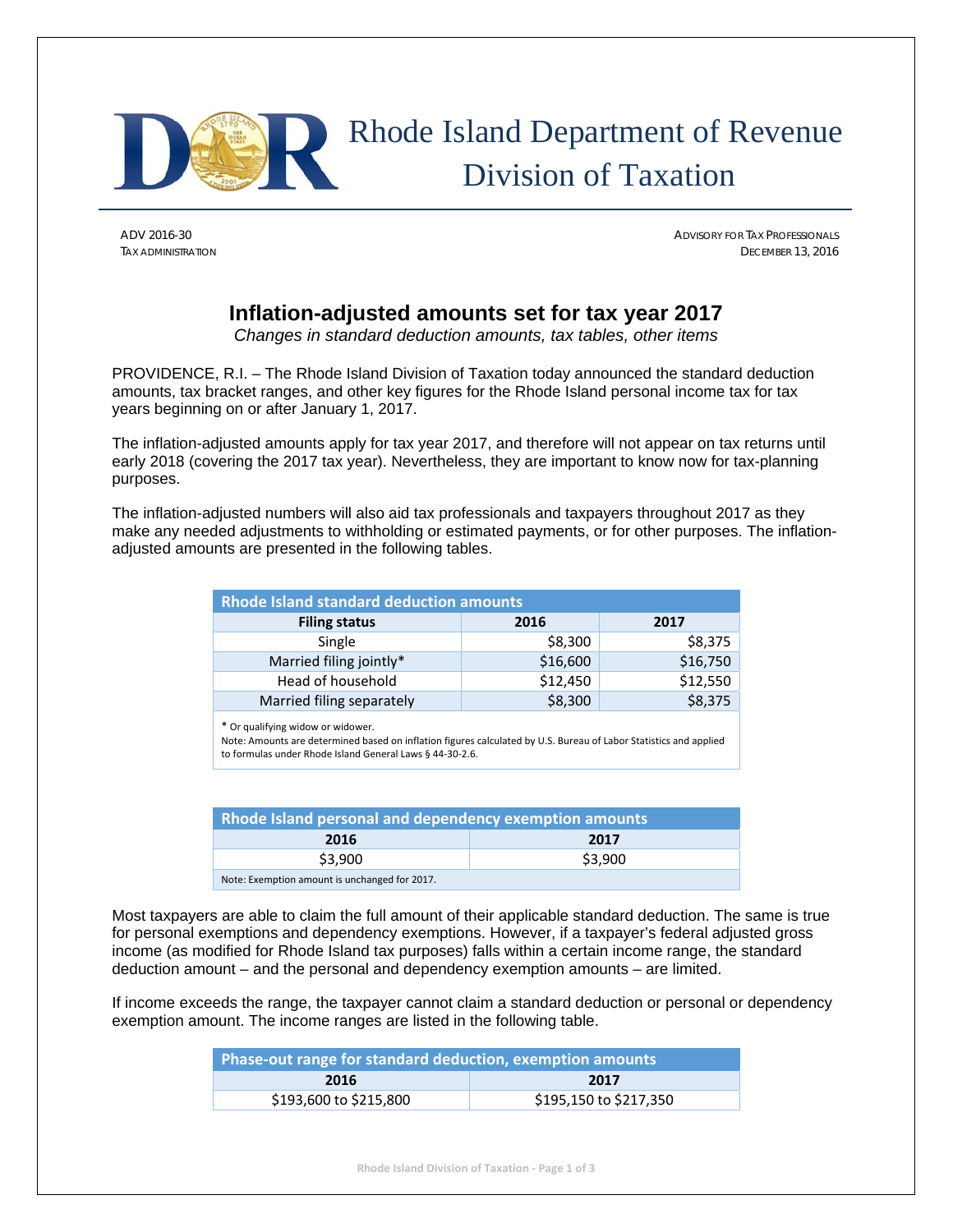#### **Personal income tax: uniform rate schedule**

The Division of Taxation has recalculated tax bracket ranges for tax year 2017, as required by statute. The changes were made to the Rhode Island personal income tax's uniform tax rate schedule, which is used by all filers.

If the dollar figures in tax brackets remained constant, a taxpayer might be bumped into a higher bracket solely because of an annual wage increase that is intended to help the worker keep pace with inflation - an outcome often referred to as "bracket creep." To help offset the effects of bracket creep, the General Assembly adopted a provision that requires the tax brackets to be adjusted annually with inflation. (Standard deduction and exemption amounts are adjusted in similar fashion.) The effect can be seen in the following two tables: one for tax year 2016, the other for tax year 2017.

| Uniform tax rate schedule for tax year 2016 (personal income tax) |         |              |                               |          |                    |          |         |  |        |
|-------------------------------------------------------------------|---------|--------------|-------------------------------|----------|--------------------|----------|---------|--|--------|
| Taxable income:                                                   |         |              |                               |          |                    |          |         |  |        |
| Over                                                              |         | But not over | + percent on<br>Pay<br>excess |          | of the amount over |          |         |  |        |
|                                                                   | 0       | S            | 60,850                        |          | 3.75%              |          |         |  |        |
|                                                                   | 60,850  | 138,300      |                               |          |                    | 2,281.88 | 4.75%   |  | 60,850 |
|                                                                   | 138,300 |              |                               | 5,960.75 | 5.99%              |          | 138,300 |  |        |

| Uniform tax rate schedule for tax year 2017 (personal income tax) |         |                     |         |          |              |                    |         |  |  |
|-------------------------------------------------------------------|---------|---------------------|---------|----------|--------------|--------------------|---------|--|--|
| Taxable income:                                                   |         |                     |         |          |              |                    |         |  |  |
| Over                                                              |         | Pay<br>But not over |         |          | + percent on | of the amount over |         |  |  |
|                                                                   |         |                     |         |          | excess       |                    |         |  |  |
|                                                                   | 0       |                     | 61,300  |          | 3.75%        |                    |         |  |  |
|                                                                   | 61,300  |                     | 139,400 | 2,298.75 | 4.75%        |                    | 61,300  |  |  |
|                                                                   | 139,400 |                     |         |          | 5.99%        |                    | 139,400 |  |  |

#### **Trusts and estates: income tax rate schedule**

The Division of Taxation has posted the income tax rate schedule for 2017 that will be used by fiduciaries for many trusts and estates. It is as follows:

| Income tax rate schedule for tax year 2017 (trusts and estates)                                                       |       |              |        |       |       |                        |  |                    |
|-----------------------------------------------------------------------------------------------------------------------|-------|--------------|--------|-------|-------|------------------------|--|--------------------|
| Taxable income:                                                                                                       |       |              |        |       |       |                        |  |                    |
|                                                                                                                       | Over  | But not over |        |       | Pay   | + percent on<br>excess |  | of the amount over |
|                                                                                                                       | 0     |              | 2,450  |       |       | 3.75%                  |  |                    |
|                                                                                                                       | 2,450 | 7,800        |        |       | 91.88 | 4.75%                  |  | 2,450              |
| 7,800                                                                                                                 |       |              | 346.00 | 5.99% | 7,800 |                        |  |                    |
| Table is for non-grantor trusts and non-bankruptcy estates. To calculate income tax for grantor trusts and bankruptcy |       |              |        |       |       |                        |  |                    |

estates, use personal income tax table.